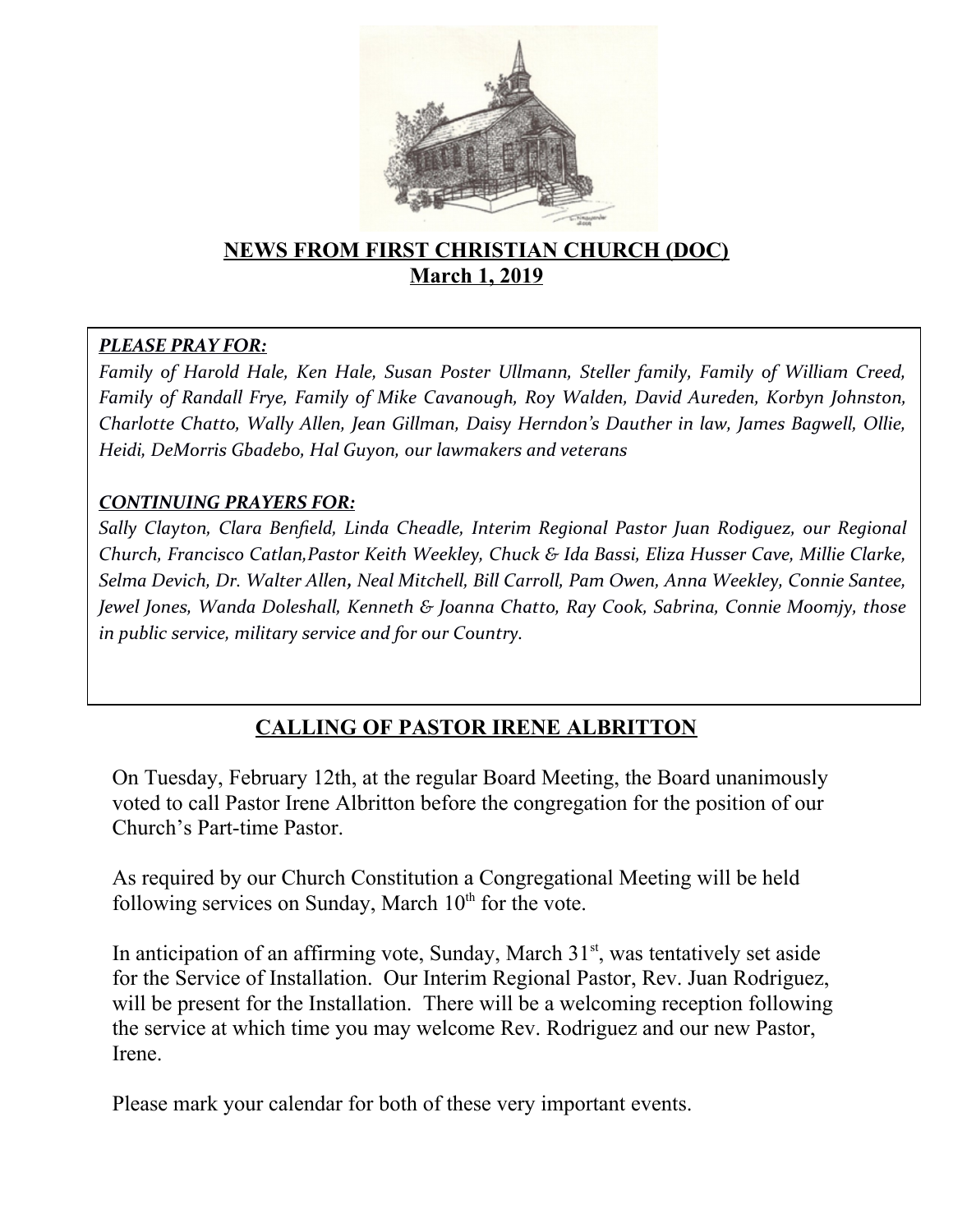#### **MESSAGE FROM PASTOR IRENE**

March is a special month this year in the way the Christian calendar falls – we start Lent with the observance of Ash Wednesday, and will begin the six week Sunday Lenten worship services on March  $10<sup>th</sup>$ . Similar to the way the four weeks of Advent prepared us for the coming of the Christ child, Lent is a six week journey to the cross that brings even more joy to the resurrection of Easter. Lent is a time when Christians are invited to do their own version of a personal "fast" – to enter into a soulful time of reflection and discernment in their spiritual journey. You may have heard or used the expression "I'm giving up for Lent this year". The discipline of giving up something pleasurable as a way to become more penitent or intentional in the sacrifices of following Christ can be rewarding in many ways. I invite you to choose something dear to you to commit to give up for Lent as a way of making the journey more personal. The forty days of Lent are counted from Ash Wednesday to Good Friday, excluding Sundays. The good news is that the six Sundays in Lent are "mini feast days" and the "fast" of whatever is give up is not required on Sundays. Therefore, we can fully enjoy the bounty of carry-in on March  $10<sup>th</sup>$ ! (Including Buzzy's pound cake!). In addition to giving something up, Lent is an excellent time to take something on – either an increased spiritual discipline such as a new Bible study, journaling, having a prayer partner, or adding something each day that shares the love of Christ with people in your life – a phone call, a card, a meal, an invitation to an outing, a random act of kindness to a stranger, etc.

Let's prayerfully pledge to make Lent meaningful this year – to each of us as individuals and to us as a congregation. I'm honored to walk this journey with you.

#### **OUR 2019 WEEK OF COMPASSION OFFERING Caroline Hale**

We praise God for the many blessings He sent our way during this offering period and for the generous nature of our Congregation. Thanks to all of you we will be forwarding a total of \$ 605.65 to be used by the Christian Church (Disciples of Christ) for disaster relief. THANK YOU for your participation in this special offering.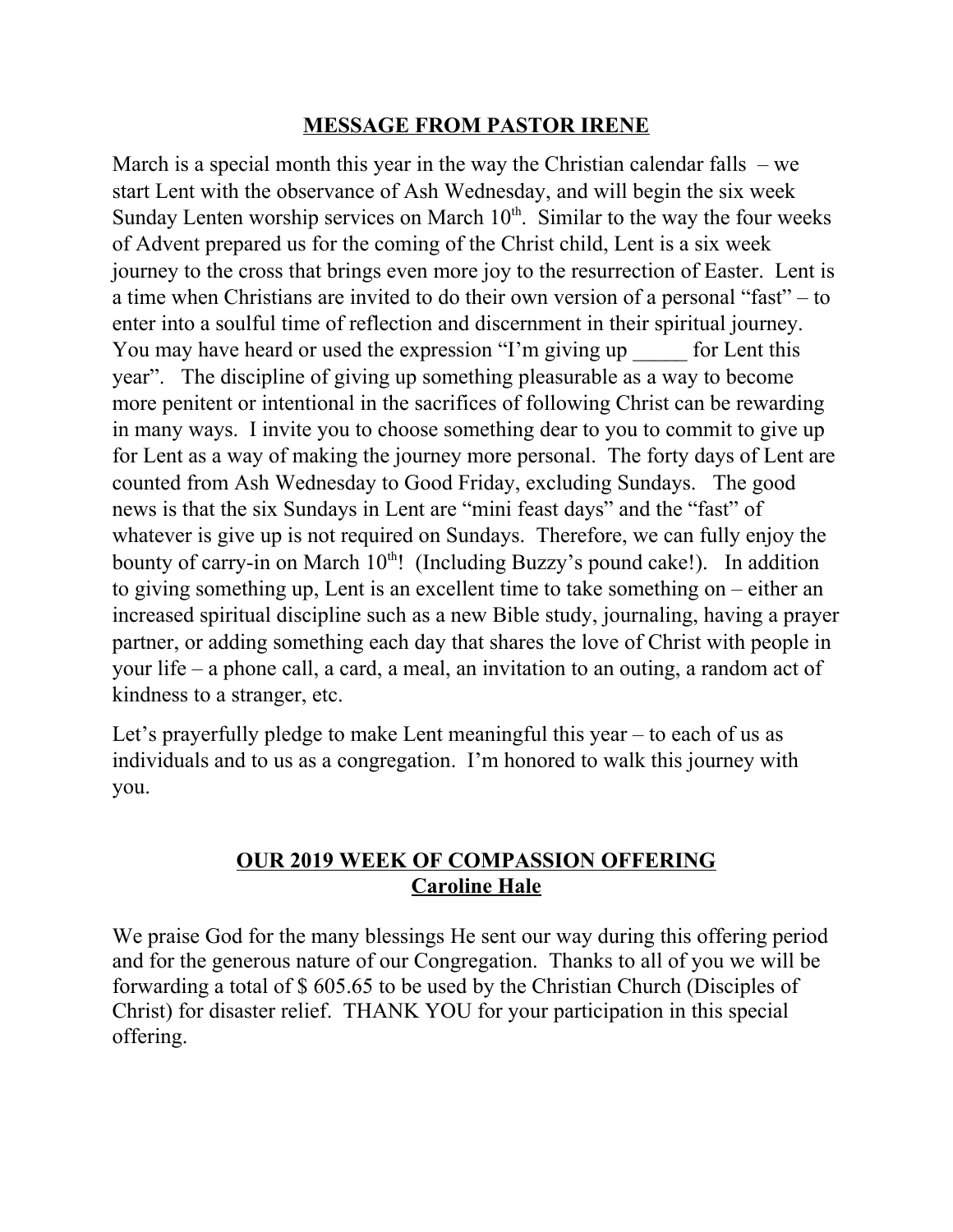# **WELCOME TO OUR NEWEST MEMBER**

On Sunday, February 3, 2019, June Wilson came forward to become our newest member. WELCOME JUNE!! June is the daughter of Joanne and Robert (Bob) Caldwell and along with her two sisters, she attended First Christian Church while growing up. So for June and for us, this is a "homecoming". We are so happy to have you and we hope our Church will be a blessing to you.

**FLASHBACK:** Thanks to Louie Crouch JR (FCC/DOC Columbia) for this photo from 1952. This shows the cornerstone reveal on our sanctuary building.



# **NEW CHURCH DIRECTORY UPDATE**

Directories will be arriving in early March… we hope.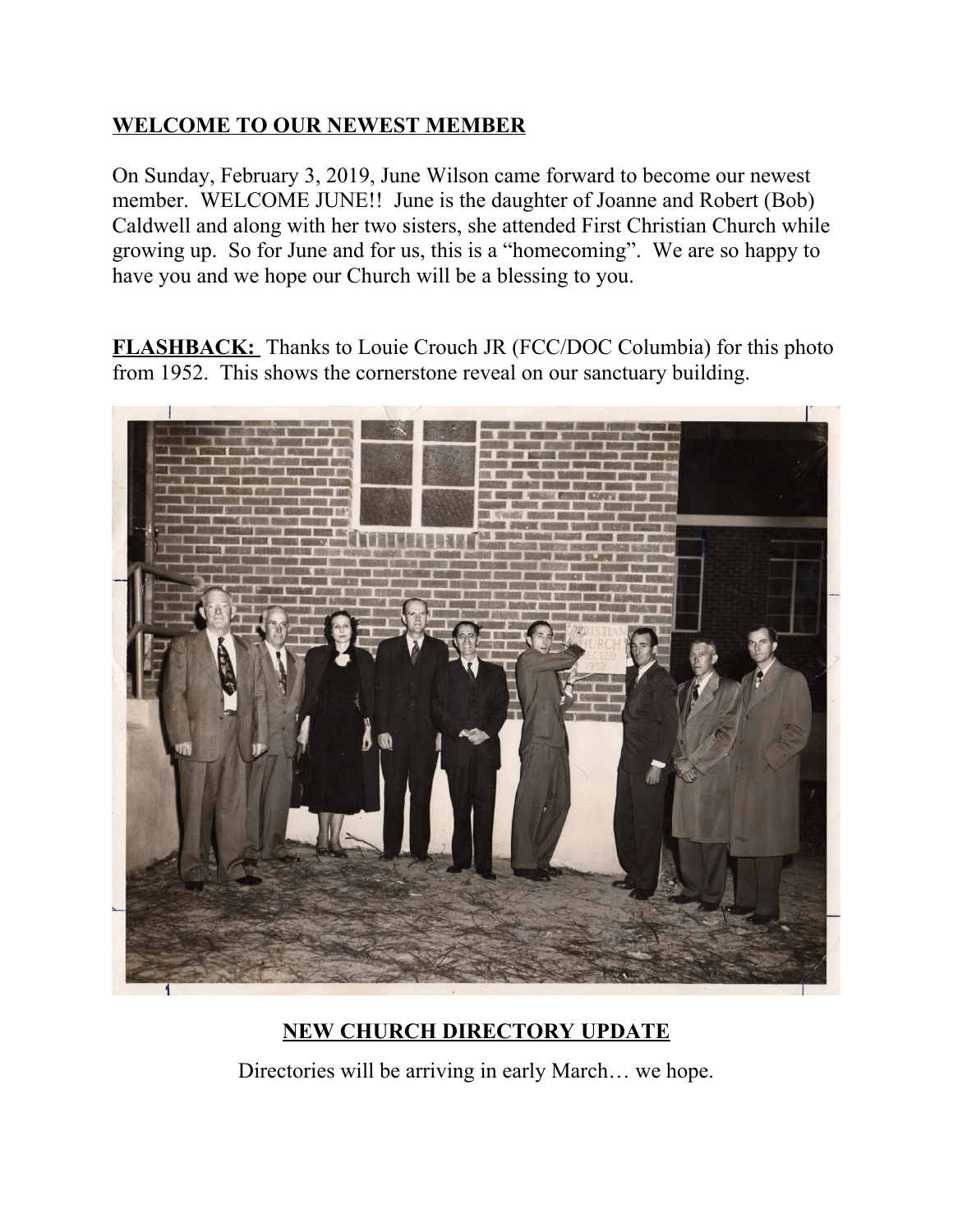## **ASH WEDNESDAY SERVICE**

Our Ash Wednesday Service will be March 6 at 11:30 in the Sanctuary.

Ash Wednesday is the first day of Lent, and the beginning of the preparations for Easter. It is a time of reflection, repentance and prayer. Traditionally ashes from the palms of the prior Palm Sunday are used, but other kinds of ash may be appropriate. The ashes symbolize repentance and grief caused by sin.

Even in the Catholic church the service is open to all, including those not of the faith. In keeping with this tradition we have and scheduled the service during the day so more people can attend.

It is appropriate to wash the ashes off after the service, however some people like to keep them until the evening as a personal reminder. It is considered inappropriate to wear them for purposes of public display as they symbolize a moment of personal reflection.

We look forward to the coming season of reflection followed by celebration.

#### **ST PATRICK'S PARTY**

We will be celebrating St. Patrick's day with corn beef, cabbage and soda bread (with raisins) on Friday March 15 at 5:45 in the fellowship hall. Please bring a game or food to share for a time of fun and fellowship.

# **ACTS CALENDAR**

We are one of many churches working with ACTS (Area Churches Together Serving) providing for the needs of the community.

ACTS maintains their food bank by asking member churches to donate specific things. Our church is part of this network. Every week our assigned donation is listed in the bulletin and every month it is included in the newsletter. We have included the poster size list for this year at the end of the newsletter for those who are interested, so they can take advantage of sale items, if they care to do so.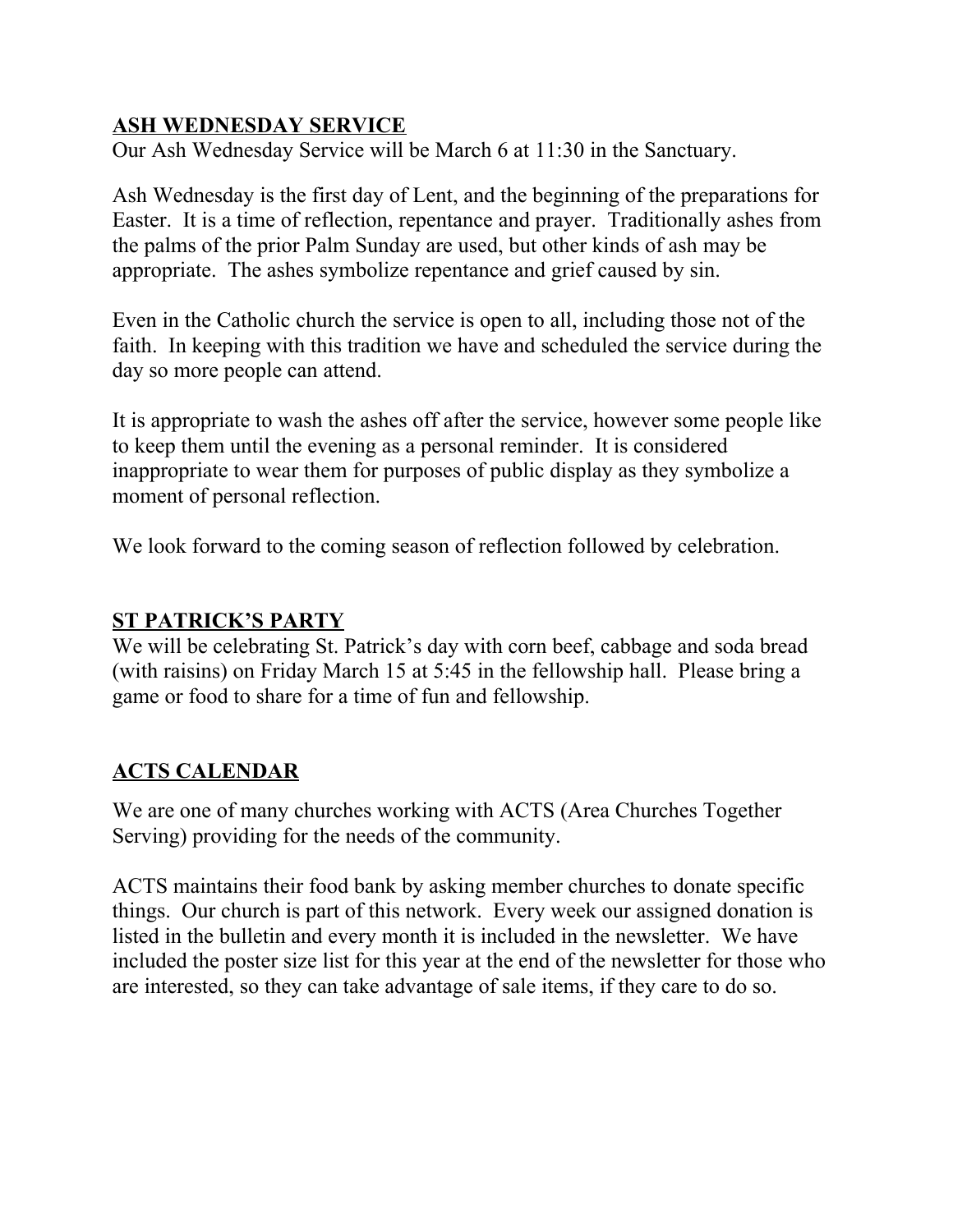## **DATES TO REMEMBER**

- March 6 Ash Wednesday Service 11:30 Sanctuary
- March 7 DWF 10:00 AM Fellowship Hall
- March 9 DMF 8:00 AM Fellowship Hall
- March 10 Congregational Vote
- March 10 Carry-In, following Worship Service
- March 12 Board Meeting 6:00 PM Fellowship Hall
- March 15 St Patrick's celebration 5:45 PM Fellowship Hall
- March 16 Trash & Treasures Sale, 9:00 AM Classroom 3

#### **WEEKLY ACTIVITIES**

|           | Mondays: Crafting, 12:30 to 1:30 in the Library |
|-----------|-------------------------------------------------|
| Thursday: | Tai Chi Beginning 3:00 in the Fellowship Hall   |
|           | Choir Practice 4 pm in the Sanctuary            |
| Sunday:   | Sunday School 9:30 in the Fellowship Hall       |
|           | Worship Service: 11:00 in the Sanctuary         |

**ACTS DONATION** for the month of March is Pasta.

Please leave your donations in the Church Office. Thank you for your support!

# **THIS MONTH IN SERVICE**

Deacons are Millie Clarke and Earnestine Goggans Elders are Lisa Wahlmeier and Don Pruett

# **A WORD OF THANKS**

Ed, Irene and Joey share their expression of deep gratitude for the prayers, support and encouragement shown to them during Joey's adoption process – and for your celebration with them when it became final!

#### **CONTACT US:**

First Christian Church (Disciples of Christ) 900 Kerr Drive SW Aiken, SC 29803-5394

**Email:** [firstchristianaiken@atlanticbb.net](mailto:firstchristianaiken@atlanticbb.net) **Website:** www.firstchristian-aiken.org **Church Office:** 803 648-4523